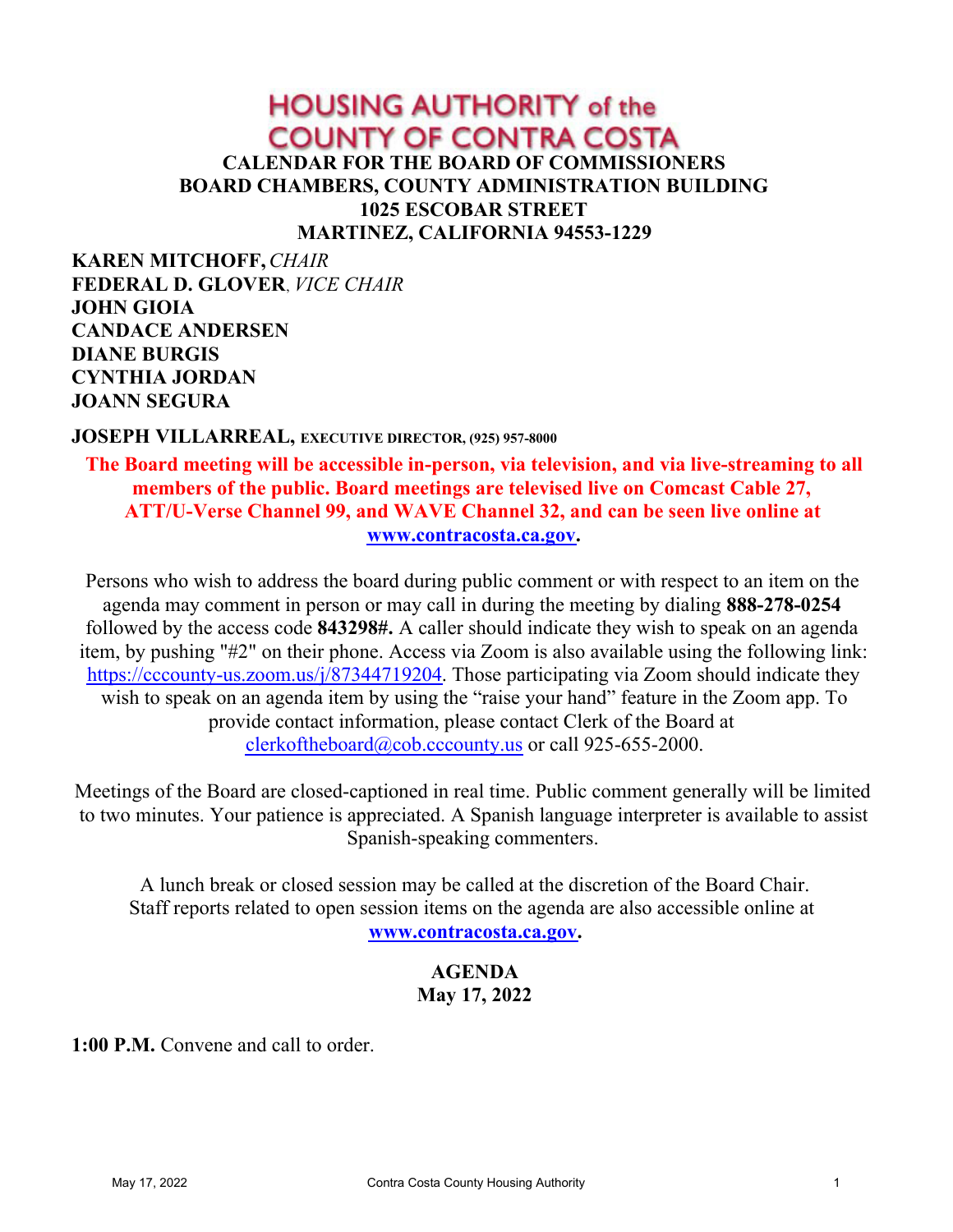**CONSIDER CONSENT ITEMS: (Items listed as C.1 through C.3 on the following agenda) - Items are subject to removal from the Consent Calendar by request from any Commissioner or on request for discussion by a member of the public. Items removed from the Consent Calendar will be considered with the Discussion Items.**

### **DISCUSSION ITEMS**

- D. 1 CONSIDER Consent Items previously removed.
- D. 2 PUBLIC COMMENT (2 Minutes/Speaker)

# **ADJOURN**

# **CONSENT ITEMS:**

- C.1 RECEIVE the Housing Authority of the County of Contra Costa's investment report for the quarter ending March 31, 2022.
- C.2 APPROVE and AUTHORIZE the Executive Director to execute a contract with Nan McKay Associates, Inc. (NAMI), in an amount not to exceed \$2,925,000 to provide Housing Quality Standards (HQS) and Uniform Physical Condition Standards (UPCS) inspections for the period July 1, 2022 through June 30, 2027. (Budgeted)
- C.3 ADOPT Resolution No. 5242 to approve collection loss write-offs in the public housing program in the amount of \$122,003.10 for the quarter ending March 31, 2022.

#### **GENERAL INFORMATION**

Persons who wish to address the Board of Commissioners should complete the form provided for that purpose and furnish a copy of any written statement to the Clerk. All matters listed under CONSENT ITEMS are considered by the Board of Commissioners to be routine and will be enacted by one motion. There will be no separate discussion of these items unless requested by a member of the Board or a member of the public prior to the time the Commission votes on the motion to adopt.

Persons who wish to speak on matters set for PUBLIC HEARINGS will be heard when the Chair calls for comments from those persons who are in support thereof or in opposition thereto. After persons have spoken, the hearing is closed and the matter is subject to discussion and action by the Board.

Comments on matters listed on the agenda or otherwise within the purview of the Board of Commissioners can be submitted to the office of the Clerk of the Board via mail: Board of Commissioners, 1025 Escobar Street, Martinez, CA 94553; by fax: 925-655-2006; or via email to [clerkoftheboard@cob.cccounty.us.](mailto:clerkoftheboard@cob.cccounty.us)